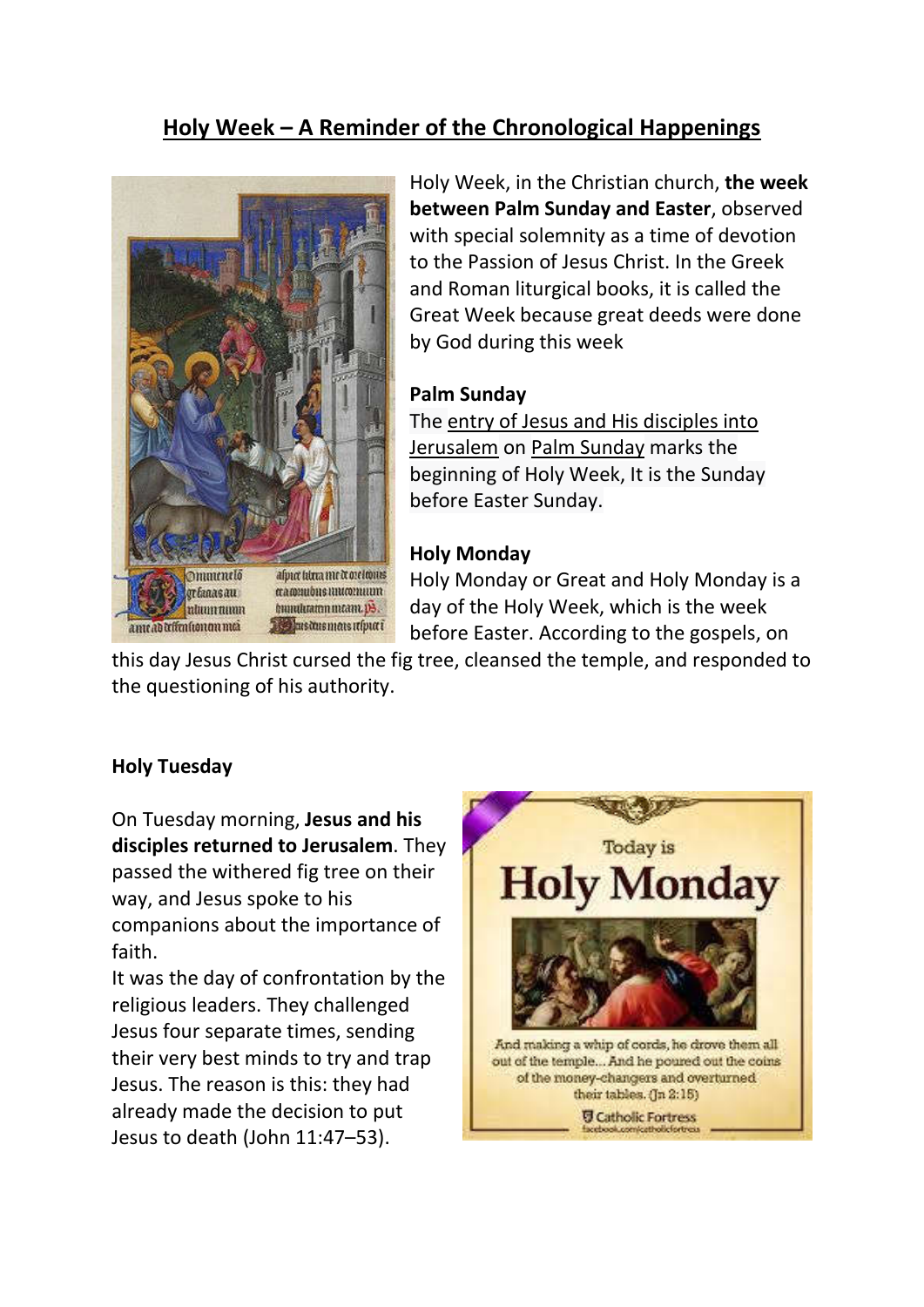## **Holy Wednesday**



In Christianity, Holy Wednesday commemorates the Bargain of Judas by a clandestine spy among the disciples. It is also called Spy Wednesday, or Good Wednesday, and Great and Holy Wednesday. In Western Christianity many churches of various denominations observe the Tenebrae service on Holy Wednesday. The day commemorates the Bargain of Judas and the Parable of the Two Debtors

#### **Maundy Thursday**

Maundy Thursday or Holy Thursday is the day during Holy Week that commemorates the Washing of the Feet and Last Supper of Jesus Christ with the Apostles, as described in the canonical gospels. It is the fifth day of Holy Week, preceded by Holy Wednesday and followed by Good Friday.



#### **The Last Supper**

The First Epistle to the Corinthians contains the earliest known mention of the Last Supper. The four canonical gospels state that the Last Supper took place in the week of Passover, days after Jesus's triumphal entry into Jerusalem, and shortly before Jesus was crucified that week.[5][6] During the meal Jesus predicts his betrayal by one of the apostles present, and foretells that before the next morning, Peter will thrice deny knowing him.[5][6]

#### **Good Friday**

Good Friday is a Christian holiday commemorating the crucifixion of Jesus and his death at Calvary. It is observed during Holy Week as part of the Paschal Triduum. It is also

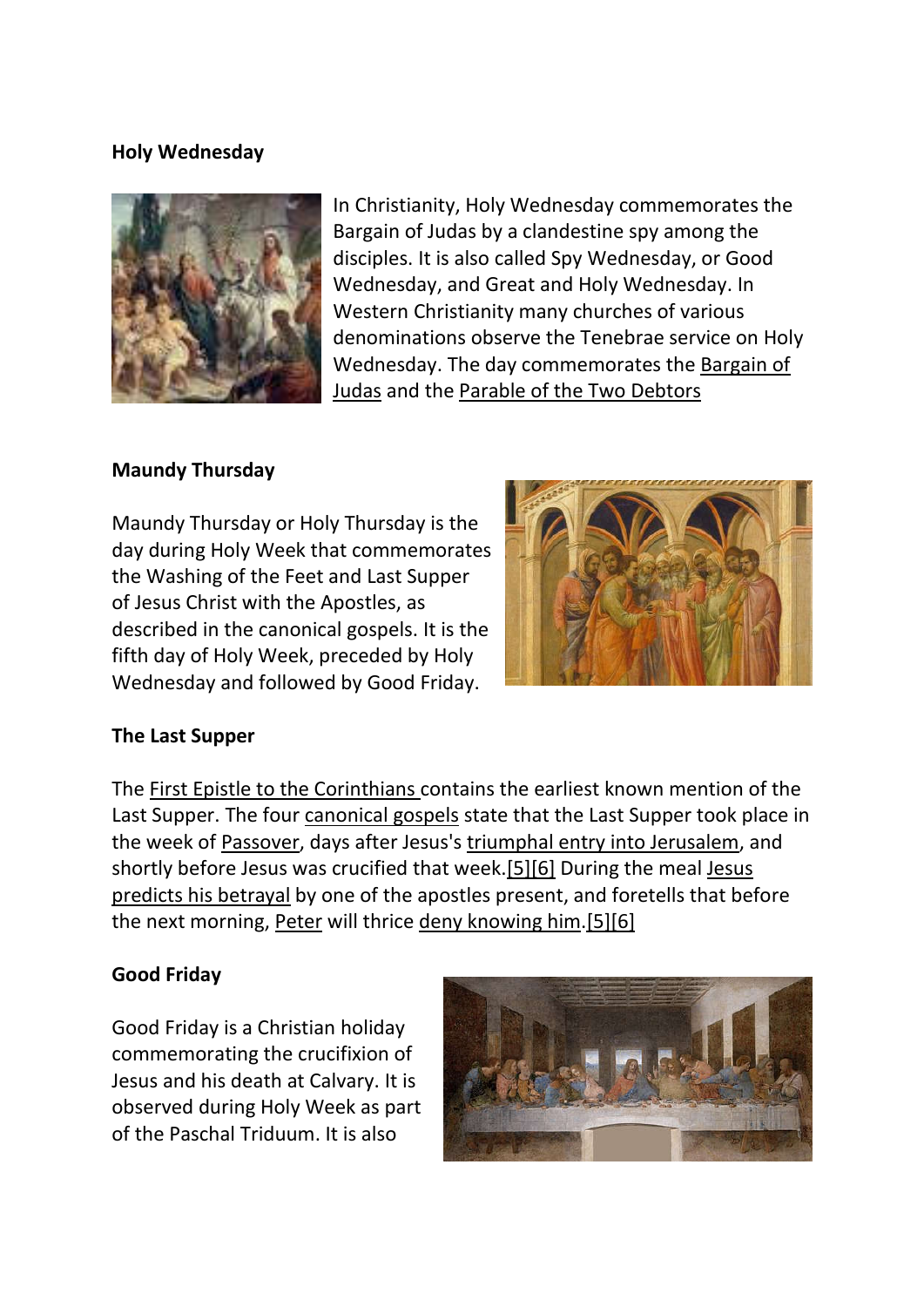known as Holy Friday, Great Friday, Great and Holy Friday, and Black Friday.



#### **Easter Saturday**

**Holy Saturday**, also called **Easter Vigil**, Christian religious observance that ends the Lenten season, falling on the day before Easter Sunday. The observance commemorates the final day of Christ's death, which is traditionally associated with his triumphant descent into hell. Holy Saturday commemorates the day that **Jesus Christ lay in the tomb after his death**, according to the Christian bible.

Roman Catholic, Eastern Orthodox and most mainline Protestant churches teach that Jesus **descended to the realm of the dead**-on Holy Saturday to save righteous souls, such as the Hebrew patriarchs, who died before his crucifixion.